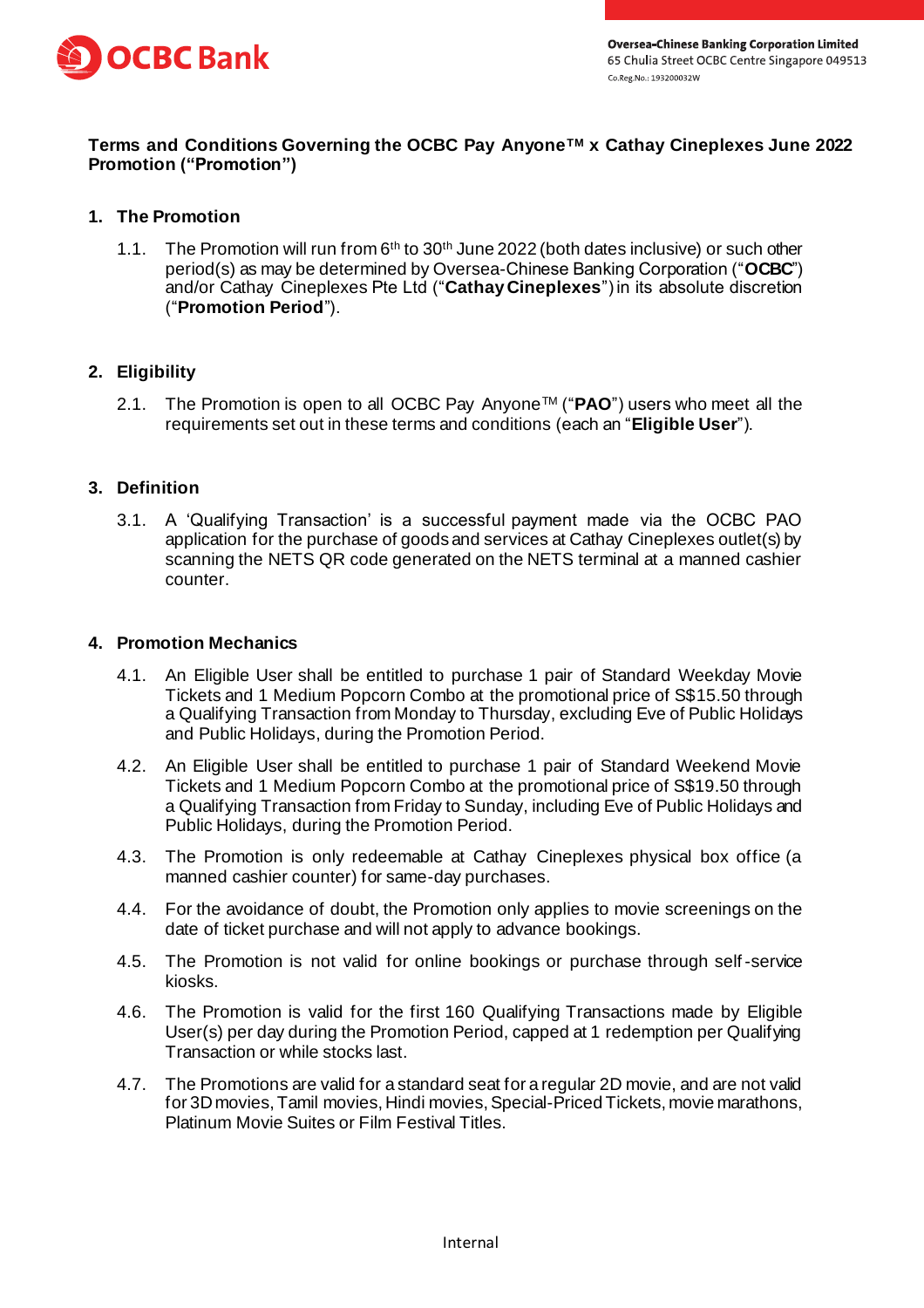

- 4.8. The Promotion is not valid in conjunction with any other privileges, promotions, or discount programs.
- 4.9. All purchases made under the Promotion are strictly non-refundable, nontransferable, and non-assignable.
- 4.10. Any disputes regarding the Promotion or services comprising or relating to the Promotion should be resolved directly with Cathay Cineplexes.